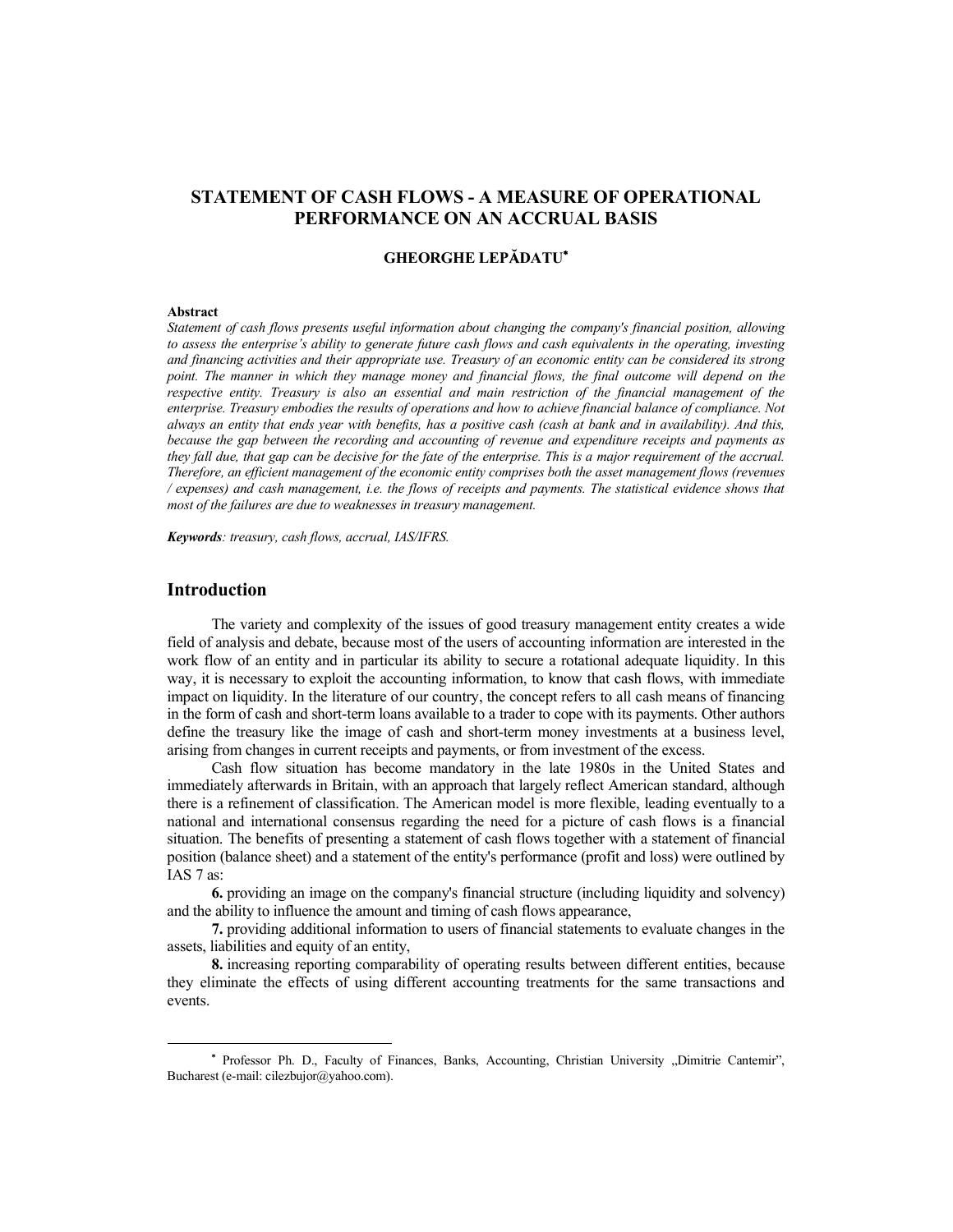A Treasury trader can be regarded as its strong point. The manner in which they manage money and financial flows, the final outcome will depend on the trader.

More intense concerns treasury management are motivated by some economic instability phenomena both micro and macro: rising inflation, interest rates and lower rates of return and degree of self-financing.

Both positive and negative treasury leads management costs (of opportunity by omission the surplus cash; and financing costs of the cash deficit through new loans). The main objective of treasury management is to avoid a negative structural treasuries (avoidance of what is usual names in the Romanian economy "financial blockage", a situation characterized by the inability of the company to meet payments). Through careful cash management, and payment instruments and financing, the secondary objective is achieved profitability, which minimizes, on the one hand, cost and financing volumes and optimize the placement of surplus cash on short time.

Other objectives of cash management include:

- avoid losses at the bank receipts and payments of the enterprise, in the days of settlement

- increasing the efficiency collection company claims, without affecting the policy to customers,

- balanced and relaxed staggering maturity of the liabilities of companies.

## **1. Financial Risk Management**

A not at all negligible size of treasury management is the management of financial risks, which involves the use of instruments of speculation and when financial markets are very volatile, in other words, where exchange rates and interest rates fluctuate greatly in short intervals time. Financial risk management problem becomes even more important today, when Romanian companies are under pressure of high interest rates because of the persistence of high rates of inflation and an economic slowdown, not to mention that in some sectors activity in our country is facing a "negative growth".

One of the most popular treasury management policies throughout the world, is "Treasury zero". It is to maintain as close to zero balances in order to reduce the treasury management costs (includes avoiding financing costs and opportunity through actions such as: preserving the least possible spare cash, using forms of credit at least costly, in amounts as small and as short a period, etc.). Management of "zero treasury" faces a number of difficulties, especially for companies with numerous financial flows adjusted by checks, because the date of presentation to the bank can not be accurately represented.

In fact, cash management involves establishing a balance between cost means of financing and cash from investment income. In addition, an effective treasury management requires that the entity to have sufficient capacity to meet the close out at the time wanted. To do so, it is necessary to provide the size and date of chargeability and instant availability resulting from enterprise operation. It therefore needs a firm cash management estimate by budget provided.

All these coordinates are derived from treasury management overall objective of the finance company, the increase of capitalization value.

Before resorting to loans to cover the forecast deficit of the balance, some measures will be required to be taken, arising from the natural logic of treasury management. First is acting for the advancement of revenues (by reducing the volume and / or duration of trade credit to customers or by request in advance of sales receipt) and delay (in legal terms) of payment (extended supplier credits). Secondly, it tries to surrender, for the time, to incurred expenditure (investments, dividends, etc.). Finally, are necessary exceptional revenue (sale of fixed assets or assets available etc.).

Balance deficit, resulting from these measures, should to be covered by new loans and discount treasury, whose selection and dosing belongs to the "art" of the Treasurer of optimizing the size of their actual cost.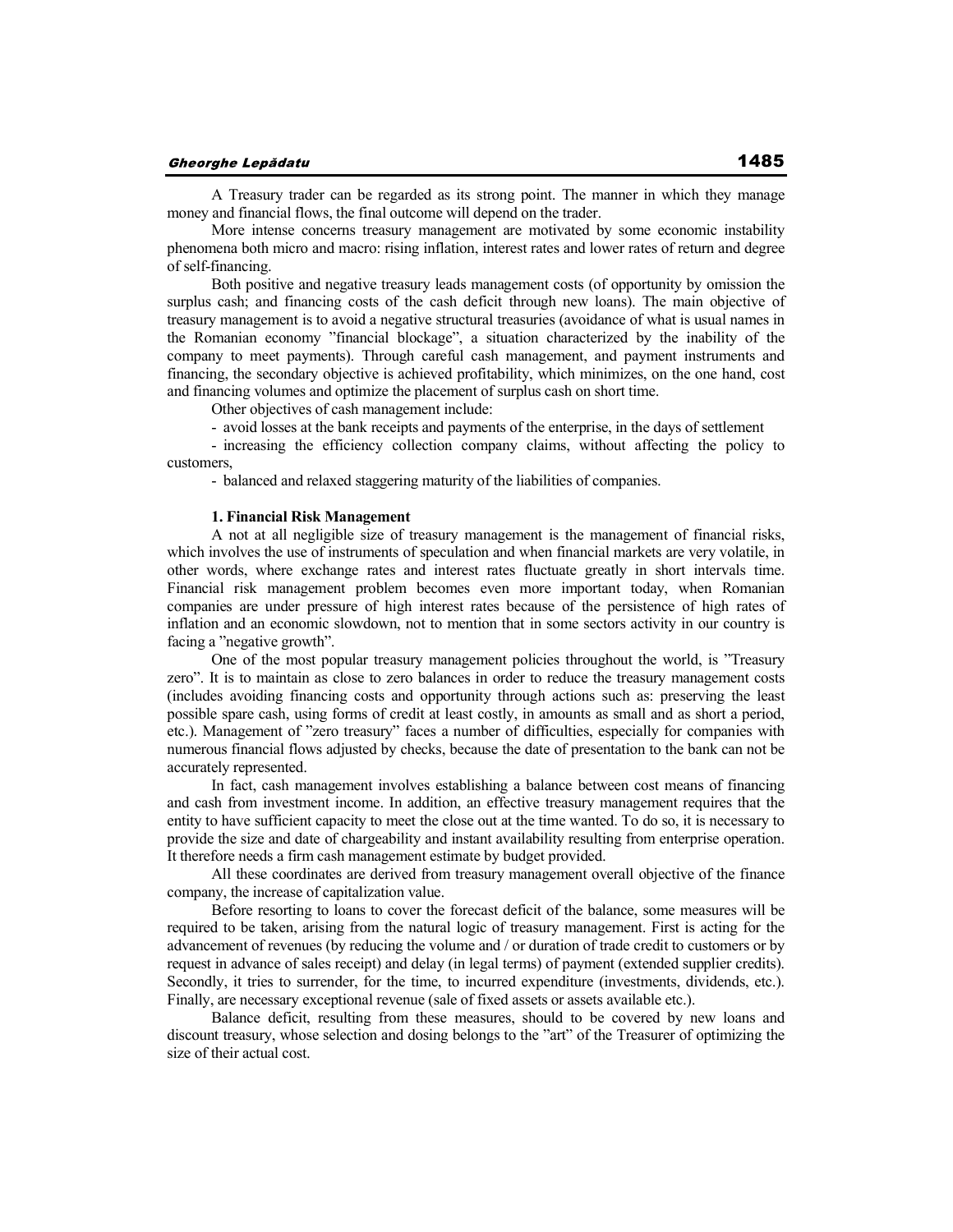They act as shock absorbers between the increased or reduced need for capital assets and reduce or increase their sources of capital assets, and attracted. These oscillations are reflected in the size of the balance of bank loans. Compared to the previous period, the balance of credits may be decreased by cash surplus released within that period or may be increased to cover (through new loans) resulting cash deficit at the end of the previous period.

The growth of bank credit balance can be made up to a certain limit i.e. the ceiling of a bank credit in its relations with the enterprise.

To achieve its objectives, the decision to finance the operating cycle will make an arbitrage between cash loans and discount loans which can be mobilized from banks, to cover the cash deficit. Selection of one or another will be based on the analysis of their actual cost.

## **2. Cognitive value of cash flow statement. Theoretical and Practical Aspects**

Statement of cash flows presents useful information about changing the company's financial position, allowing to assess the enterprises ability to generate future cash flows and cash equivalents in the operating, investing and financing activities.

*The cash flows generated by operating activities* are primarily the consequence of the main revenue-producing activities of the enterprise. There are following types of cash flows arising from operating activities:

- 6. Cash receipts from selling goods and services,
- 7. cash receipts from royalties, fees, commissions and other income,
- 8. payments to vendors of goods and services
- 9. payments to behalf of employees
- 10. payment of taxes and payments

11. tax payments or tax refunds, they can not be specifically identified with financing and investing activities.

The size of those flows expresses the extent to which the business has generated enough cash and cash equivalents to repay loans and finance lease rates, to pay dividends to shareholders, to maintain the operating capability of enterprise and to make new investments without recourse to external funding sources.

*The cash flows generated by investment activities* are related to the purchase and sale operations of fixed assets (tangible and intangible) or participations in other companies. We list the following categories of cash flows from investing activities:

- Cash receipts from sale of tangible and intangible assets, sale of equities or debt of other companies, repayment of advances and loans to other parties, interest and dividends;

- Cash payments for: the acquisition of tangible and intangible assets, acquisition of equity instruments or other instruments of companies and cash advances and loans to other parties

These types of flows provides information about how the organization ensures its development, reflecting the extent to which payments were made for the purchase of assets by means which will generate income and cash flows in future.

*Cash flows from financing activities* are related to those activities which involve changes in size and structure equity and debt business, such as:

- Cash receipts from: the issue of shares or other equity instruments, the issuance of debt securities, loans, unsecured debts, obligations, mortgages and other short-or long-term loans;

- cash payment to shareholders for the purchase or redemption of company shares, repayment of amounts borrowed cash, cash dividend payments to shareholders and related obligations of the lessee for the reduction of finance leases.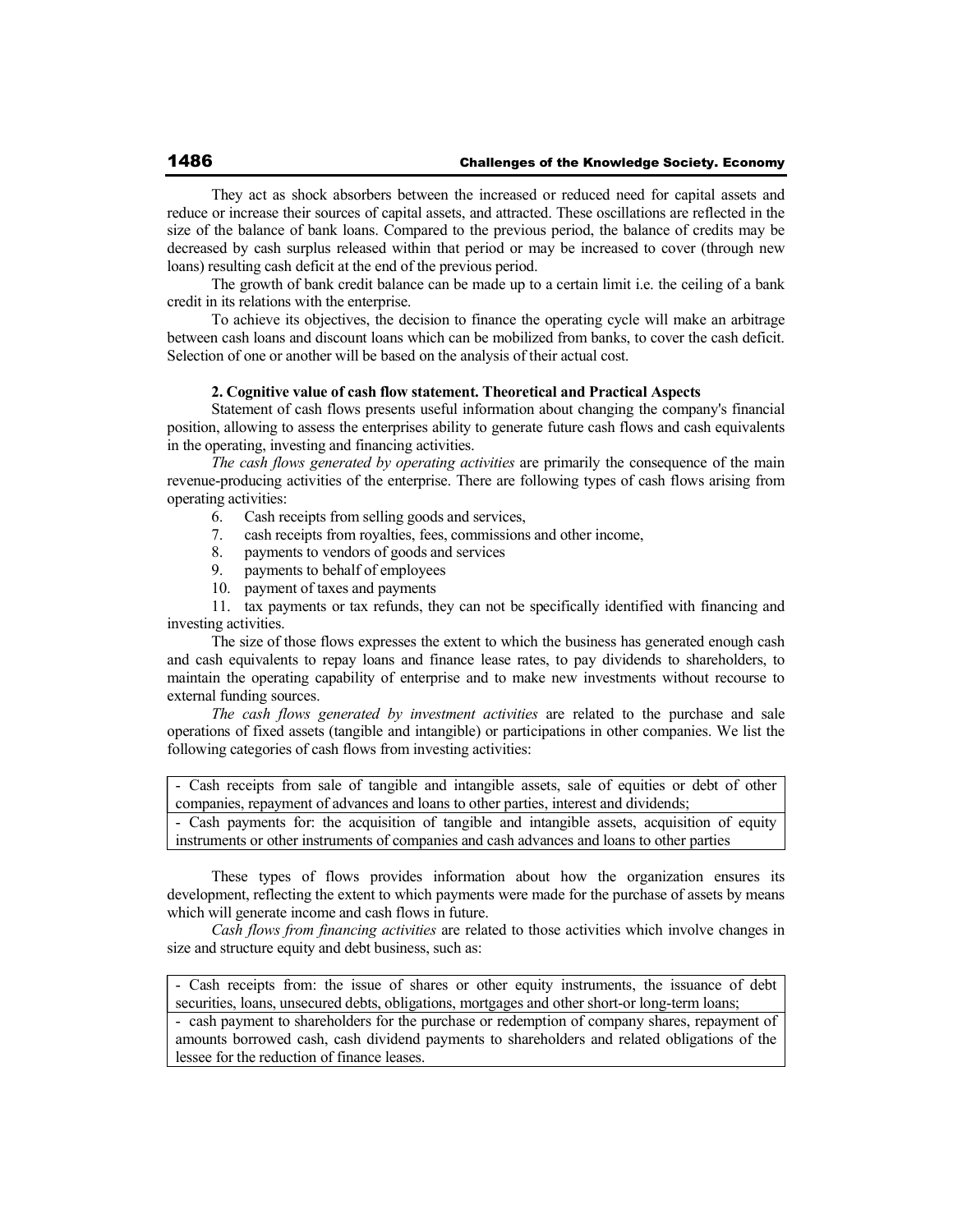Cash flow statement is drawn up according to one of the models set out in IAS 7 "Cash Flow Statements", as exemplified and accounting regulations harmonized with the  $4<sup>th</sup>$  Directive of the European Economic Community and the International Accounting Standards, in two ways:

a) direct method - which are presenting major classes of gross cash receipts and payments. Information for payments and receipts are taken from records or by adjusting the profit with changes in stocks, receivables and payables during the period.

*Table nr. 1* 

 *Cash-flow statement (direct method)* 

| <b>Cash flows</b>                                                                                 |
|---------------------------------------------------------------------------------------------------|
| Cash flows from operating activities                                                              |
| +cash receipts from the sale of goods and services                                                |
| +cash receipts from royalties, fees, commissions and other income                                 |
| -cash payments to suppliers for goods and services                                                |
| -cash payments by and on behalf of employees                                                      |
| -cash payments by and on behalf of employees, cash payments or tax refunds (if not directly       |
| attributable to investment activities and financial)                                              |
| Cash flows from investing activities                                                              |
| -cash payments for acquisition of land and fixed assets, intangibles and other long-term assets   |
| +cash proceeds from the sale of land, buildings, equipment, intangible assets and other long-term |
| payments                                                                                          |
| -cash payment for purchase of equity instruments and debt of other companies                      |
| +cash proceeds from the sale of equity instruments and debt of other companies                    |
| -cash advances and loans made to thirds                                                           |
| +cash proceeds from the repayment of advances in cash and loans made to thirds                    |
| Cash flows from financing activities                                                              |
| +cash income from the issue of shares and other equity instruments,                               |
| -cash payments to shareholders to purchase or redeem their shares                                 |
| + cash income from the issue of bonds, loans, mortgages and other loans                           |
| -cash repayments of amounts borrowed cash payments to financial leasing                           |
| Total cash flows                                                                                  |
| Cash at the beginning of the period                                                               |
| Cash at the end of the period                                                                     |

b) indirect method - based on the profit / net loss, adjusted for transactions such as money, the liabilities, income and expense items associated with cash flows from investing or financing. Net flows from operating activities can be determined by showing the revenues and expenses disclosed in the income statement and the changes during the period of inventory, receivables, operating obligations.

*Table nr. 2 Cash-flow statement (indirect method)* 

| <b>Cash flows</b>                                                  |
|--------------------------------------------------------------------|
| Cash flows generated by operating activities                       |
| Profit before income tax and extraordinary items                   |
| Adjustments for non-cash items and other non-operating activities. |
| a. Elimination of income and expenditure without affecting cash:   |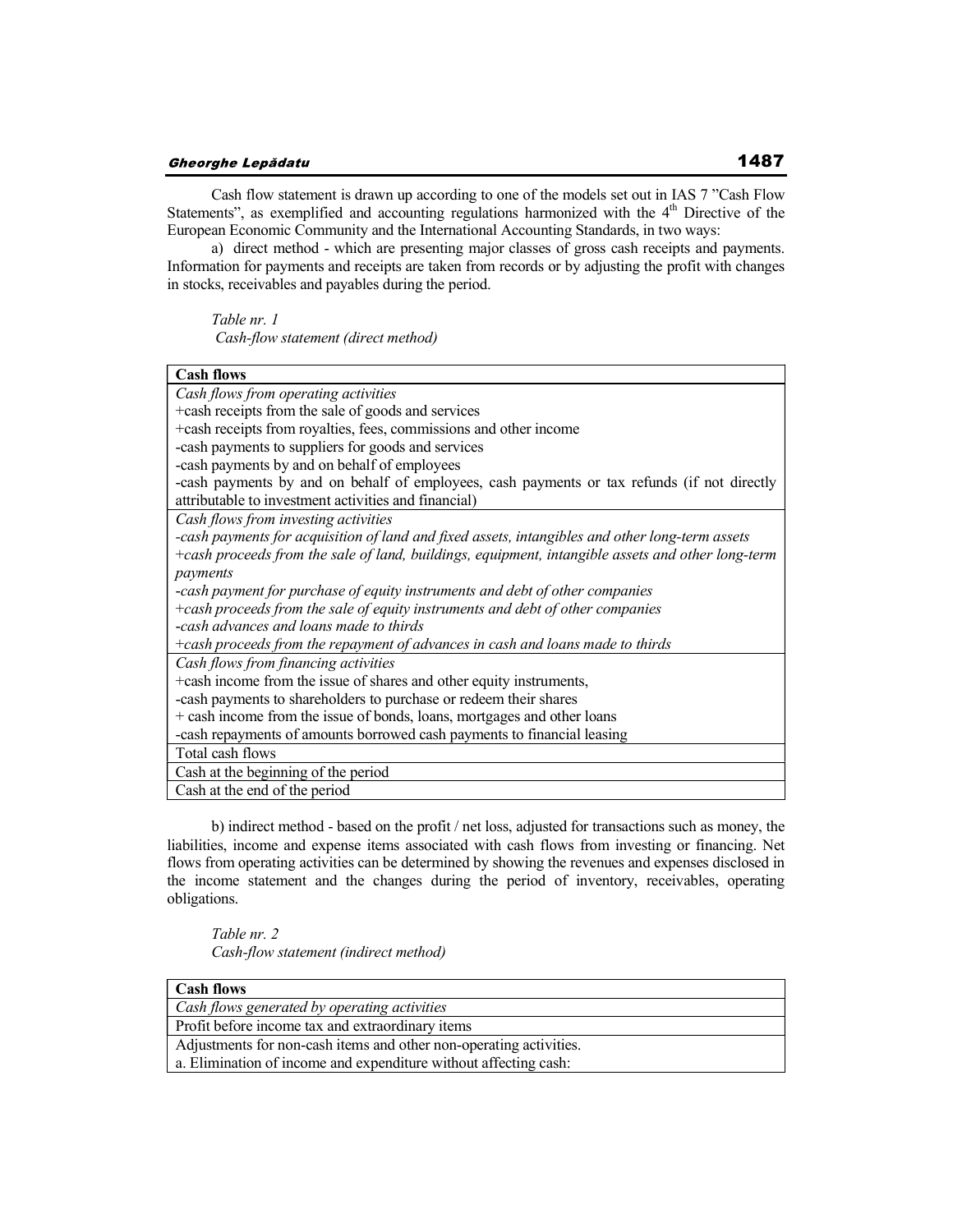| +Depreciation and provisions                                                                    |  |  |  |  |  |  |  |
|-------------------------------------------------------------------------------------------------|--|--|--|--|--|--|--|
| -Revenue reserves.                                                                              |  |  |  |  |  |  |  |
| b. Remove non-operating income and expenses:                                                    |  |  |  |  |  |  |  |
| +Interest expense                                                                               |  |  |  |  |  |  |  |
| -Income from interest and dividends,                                                            |  |  |  |  |  |  |  |
| -income re-investment subsidies                                                                 |  |  |  |  |  |  |  |
| Operating result before changes in working capital requirements                                 |  |  |  |  |  |  |  |
| -Changes in working capital requirements                                                        |  |  |  |  |  |  |  |
| -Stocks Change                                                                                  |  |  |  |  |  |  |  |
| -Change in inventories accounts receivable from customers and other service providers           |  |  |  |  |  |  |  |
| +Change in accounts payables and other operating income                                         |  |  |  |  |  |  |  |
| +Change in cumulative debt accounts                                                             |  |  |  |  |  |  |  |
| Receipts and payments on associated with operating                                              |  |  |  |  |  |  |  |
| -Interest payments                                                                              |  |  |  |  |  |  |  |
| -Profit tax Payments                                                                            |  |  |  |  |  |  |  |
| +Net cash from extraordinary activities (difference between receipts and payments from          |  |  |  |  |  |  |  |
| extraordinary activities)                                                                       |  |  |  |  |  |  |  |
| Flows arising from investing activities                                                         |  |  |  |  |  |  |  |
| +Proceeds from sale of tangible and intangible assets                                           |  |  |  |  |  |  |  |
| +Proceeds from sale of equity or debt instruments of other companies                            |  |  |  |  |  |  |  |
| +Proceeds from repayment of cash advances and loans to other parties                            |  |  |  |  |  |  |  |
| +Proceeds from interest and dividends                                                           |  |  |  |  |  |  |  |
| -Cash payments for acquisition of tangible and intangible                                       |  |  |  |  |  |  |  |
| -Cash payments to acquire equity or debt instruments of other companies                         |  |  |  |  |  |  |  |
| -Cash advances and loans to other parties                                                       |  |  |  |  |  |  |  |
| Flows generated by financing activities                                                         |  |  |  |  |  |  |  |
| +Cash proceeds from issuing shares or other equity instruments                                  |  |  |  |  |  |  |  |
| +Cash Proceeds from issuance of debt securities, loans, unsecured debts, obligations, mortgages |  |  |  |  |  |  |  |
| and other short or long term loans                                                              |  |  |  |  |  |  |  |
| -Cash payments made to business owners to buy back shares                                       |  |  |  |  |  |  |  |
| -Payments of dividends to shareholders                                                          |  |  |  |  |  |  |  |
| -Cash repayments of amounts borrowed                                                            |  |  |  |  |  |  |  |
| -Cash payments made by the lessee for the reduction obligations under finance leases            |  |  |  |  |  |  |  |
| Effects of changes in currency exchange rates and cash equivalents                              |  |  |  |  |  |  |  |
| Total flows of cash and cash equivalents                                                        |  |  |  |  |  |  |  |
| (increase / decrease in net cash and cash equivalents)                                          |  |  |  |  |  |  |  |
| Cash and cash equivalents at beginning of period                                                |  |  |  |  |  |  |  |
| Cash and cash equivalents at end of period                                                      |  |  |  |  |  |  |  |

Further, for example, we present cash flow analysis prepared for SC Neptun SA Campina, the direct method.

*Table nr. 3* 

*Cash-flow statement (SC Neptun SA) - direct method* 

| 2005                                                   |  |                                                |                                                  | 2009                                             |  |  |  |  |
|--------------------------------------------------------|--|------------------------------------------------|--------------------------------------------------|--------------------------------------------------|--|--|--|--|
| <b>I. CASH FLOWS FROM OPERATING ACTIVITIES</b>         |  |                                                |                                                  |                                                  |  |  |  |  |
| Proceeds from sale of goods and services 96.536.773    |  |                                                |                                                  | 164.292.419                                      |  |  |  |  |
| fees. 20.444                                           |  |                                                |                                                  | 156.419                                          |  |  |  |  |
|                                                        |  |                                                |                                                  |                                                  |  |  |  |  |
| Cash payments to suppliers of goods and $(59 596.538)$ |  |                                                |                                                  | (84.089.838)                                     |  |  |  |  |
|                                                        |  | 2006<br>122.043.448<br>168.676<br>(72.523.469) | 2007<br>137.207.264<br>5.081.669<br>(78.252.582) | 2008<br>132.015.614<br>1.468.242<br>(81.471.434) |  |  |  |  |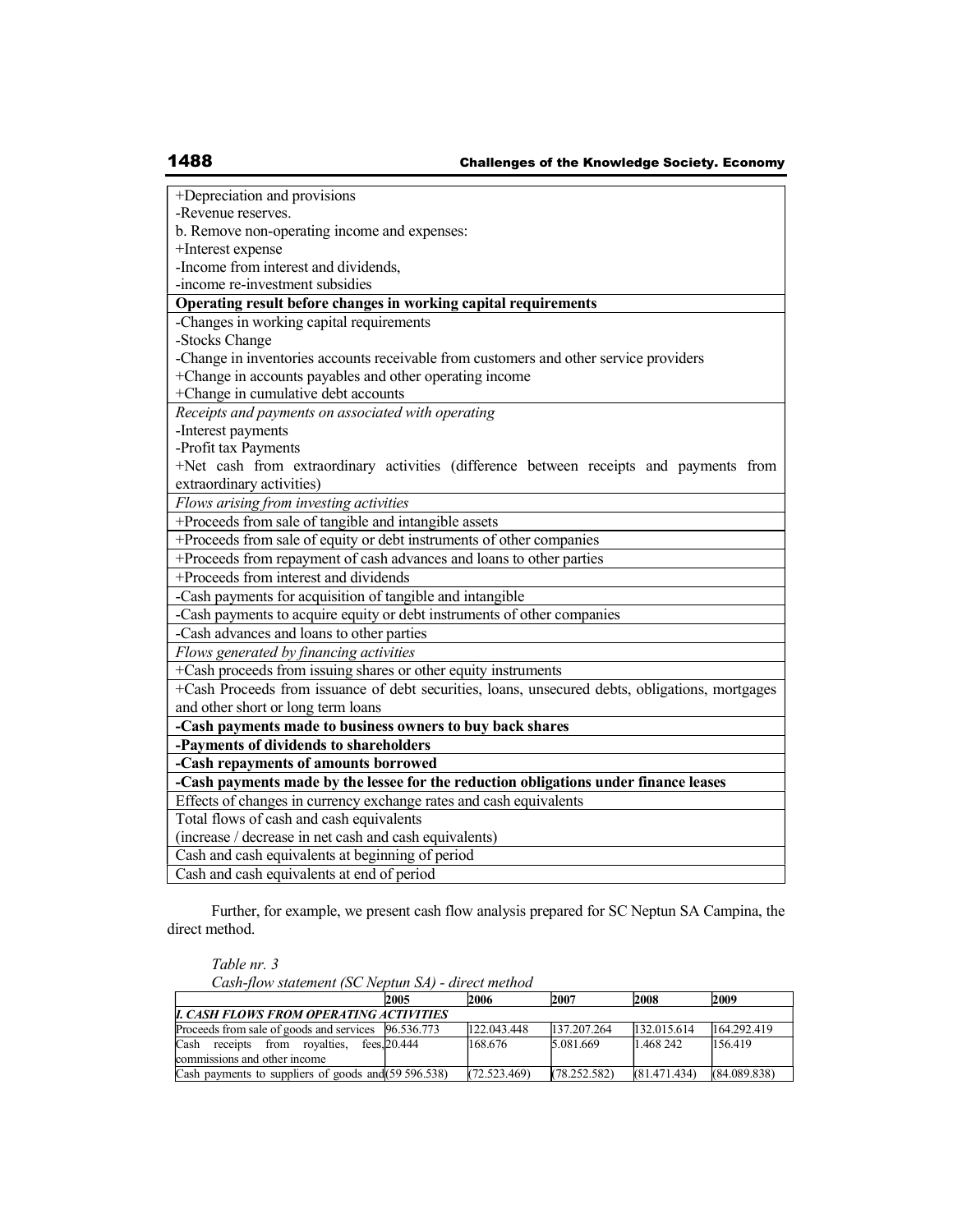#### Gheorghe Lepădatu

| services                                                       |             |              |              |              |              |
|----------------------------------------------------------------|-------------|--------------|--------------|--------------|--------------|
| Cash payments to and on behalf of (23.683.787)                 |             | (35.578.460) | (38.706.156) | (42.986.957) | (54.253.522) |
| employees, payments made by the                                |             |              |              |              |              |
| employer in relation to staff                                  |             |              |              |              |              |
| Value added tax payable                                        | (3.740.534) | (701.971)    | (675.658)    | (370546)     | (2.583.438)  |
| Other taxes, fees and payments paid                            | (416.445)   | (4.242.496)  | (3.830.853)  | (3987.584)   | (3.356.599)  |
| Cash generated from operations                                 | 9.091.867   | 9.165.728    | 20.823.685   | 4.667335     | 20.165.441   |
| Interest received                                              | 22.682      | 108.945      | 22.404       | 36.607       | 26.457       |
| Interest paid                                                  | (817252)    | (809.822)    | (1.302.652)  | (1.785.976)  | (2.350.911)  |
| Income tax paid                                                | (289.892)   | (5.452.825)  | (5.095.243)  | (4.611.750)  | (5.198.888)  |
| Net cash flows from operating activities                       | 8.035.450   | 3.012.026    | 14.448.194   | (1.693.784)  | 12.642.099   |
| <b>II. CASH FLOWS FROM INVESTING ACTIVITIES</b>                |             |              |              |              |              |
| Cash receipts from the sale of land and 310.847                |             |              |              |              |              |
| buildings, plant and equipment, intangibles                    |             |              |              |              |              |
| and other long term assets                                     |             |              |              |              |              |
| Receipts and payments in cash from other <sup>2</sup> .000.000 |             | 4.141.920    | 1.103.844    | 1.329.840    | 955.511      |
| investing activities                                           |             |              |              |              |              |
| Cash payments for purchase of land and (8.883.840)             |             | (11.425.430) | (16.966.396) | (10.110.424) | (12.161.519) |
| fixed assets, intangibles and other long                       |             |              |              |              |              |
| term assets                                                    |             |              |              |              |              |
| Dividends received                                             | 146.209     | 62.100       | 89.100       |              |              |
| Net cash flows from investing activities                       | (6.426.782) | (7.221.410)  | (15.773.452) | (8.780.584)  | (11.206.008) |
| III. CASH FLOWS FROM FINANCING ACTIVITIES                      |             |              |              |              |              |
| Proceeds from long term borrowings                             | 4(851 231)  | (1.749.912)  | (1.875.537)  | (267.096)    | (905.691)    |
| repayments                                                     |             |              |              |              |              |
| Proceeds from short-term borrowings                            | 44.388.055  | 2.066.648    | 6.495.982    | 11.697.833   | 10.557.381   |
| repayments                                                     |             |              |              |              |              |
| Payments for finance leases                                    | (180100)    | (380516)     | (717.015)    | (664.918)    | (1.258.664)  |
| Dividends paid                                                 | (331.696)   | (1.359.967)  | (1.757.399)  | (3372.600)   | (10.333.686) |
| Net cash flows from financing activities                       | 3.025.027   | (1.423.748)  | 5.897.104    | 7.393.220    | (1.940.661)  |
| Effects of changes in currency exchange (182.478)              |             | 2.099.195    | (325.937)    | 306.044      |              |
| rates and cash equivalents                                     |             |              |              |              |              |
| Cash flow - TOTAL                                              | 4.451.217   | (3.533.937)  | 4.245.909    | (2.775.105)  | (504.570)    |
| Cash and cash equivalents at beginning of 273.998              |             | 4.725.216    | 1.191.279    | 5.437 188    | 2.662.083    |
| period                                                         |             |              |              |              |              |
| Cash and cash equivalents at end of period 4.725.216           |             | 1.191.279    | 5.437.188    | 2.662.083    | 2.157.514    |

 Net cash flow from operating activity is positive throughout the period under review, except for 2008. The company recorded an increase in the cash flow, 8.035.450 lei in 2005, 12.642.099 lei in 2009 as a result of the cost carried.

 Taking into account the direct method, it is noted that the biggest positive influence they had cash receipts from the sale of goods and services and the most significant were the payments to suppliers for goods and services, staff and obligation wages paid and income taxes and interest paid. Cash flows from investment operations highlights an increasing need for cash, 6.426.782 lei in 2005, 11.206.008 lei in 2009, generated by investments made by the enterprise for acquisition of land and fixed assets, intangibles and other long term assets.

 To boost investor confidence, the company come to us short-term bank loans, and repay a portion of long-term loans, that net flows are negative long-term loans, while net flows of short-term loans remain positive throughout the period analyzed. Simultaneously make payments for finance leases and paid dividends to shareholders.

 Following the company's ability to generate cash, it is found to obtain the total net negative cash flows for the years 2006, 2008 and 2009. Between 2005 and 2007 there is a better financial situation that is getting a net positive cash flow 4.451.217 lei in 2005 and 4.245.909 lei in 2007. The results are encouraging in the last year of analysis the situation is improving although it achieved a net negative cash flow, increasing it from the previous year (from -2.775.105 lei in 2008 to -504.570 lei in 2009).